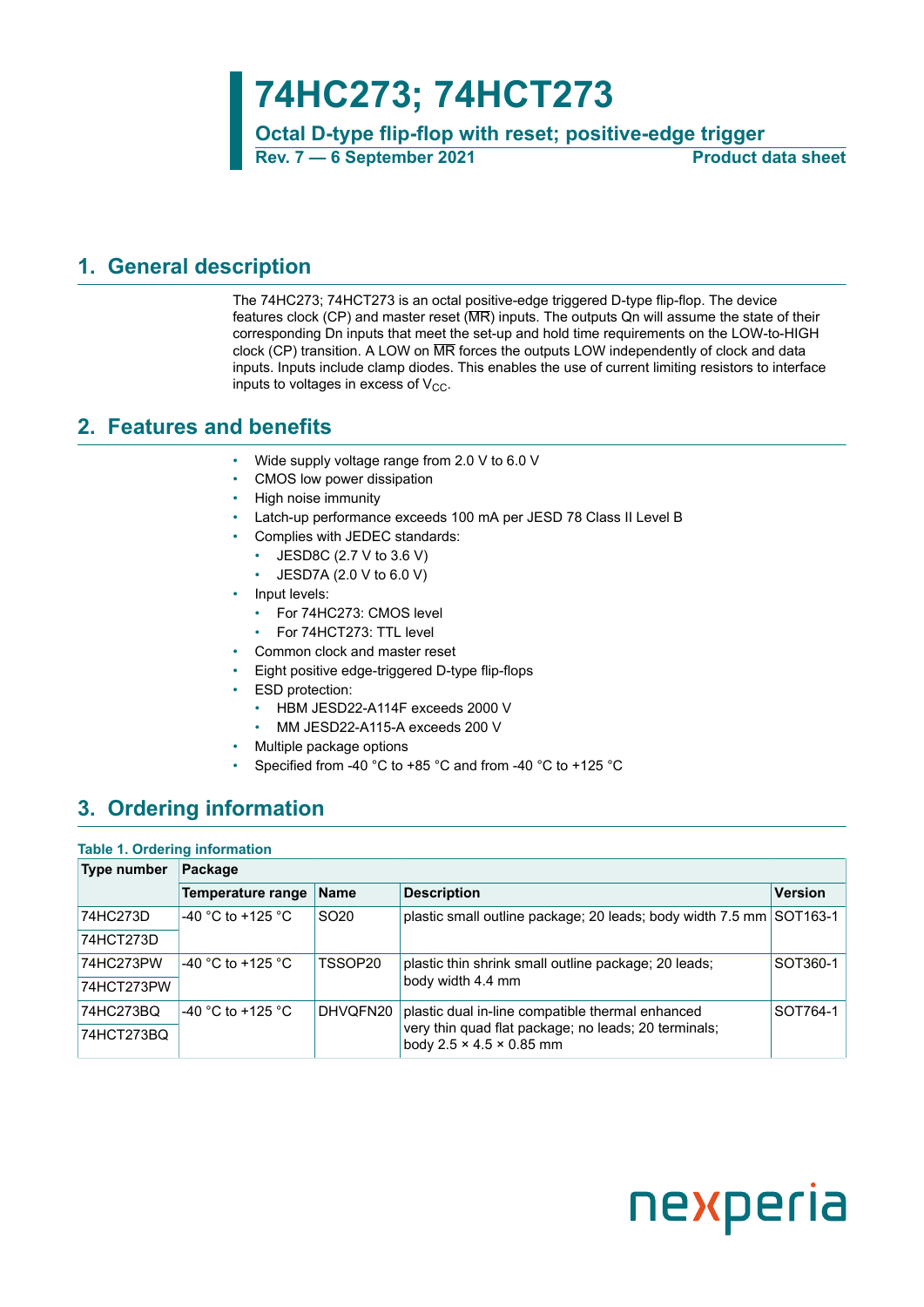# <span id="page-1-0"></span>**4. Functional diagram**

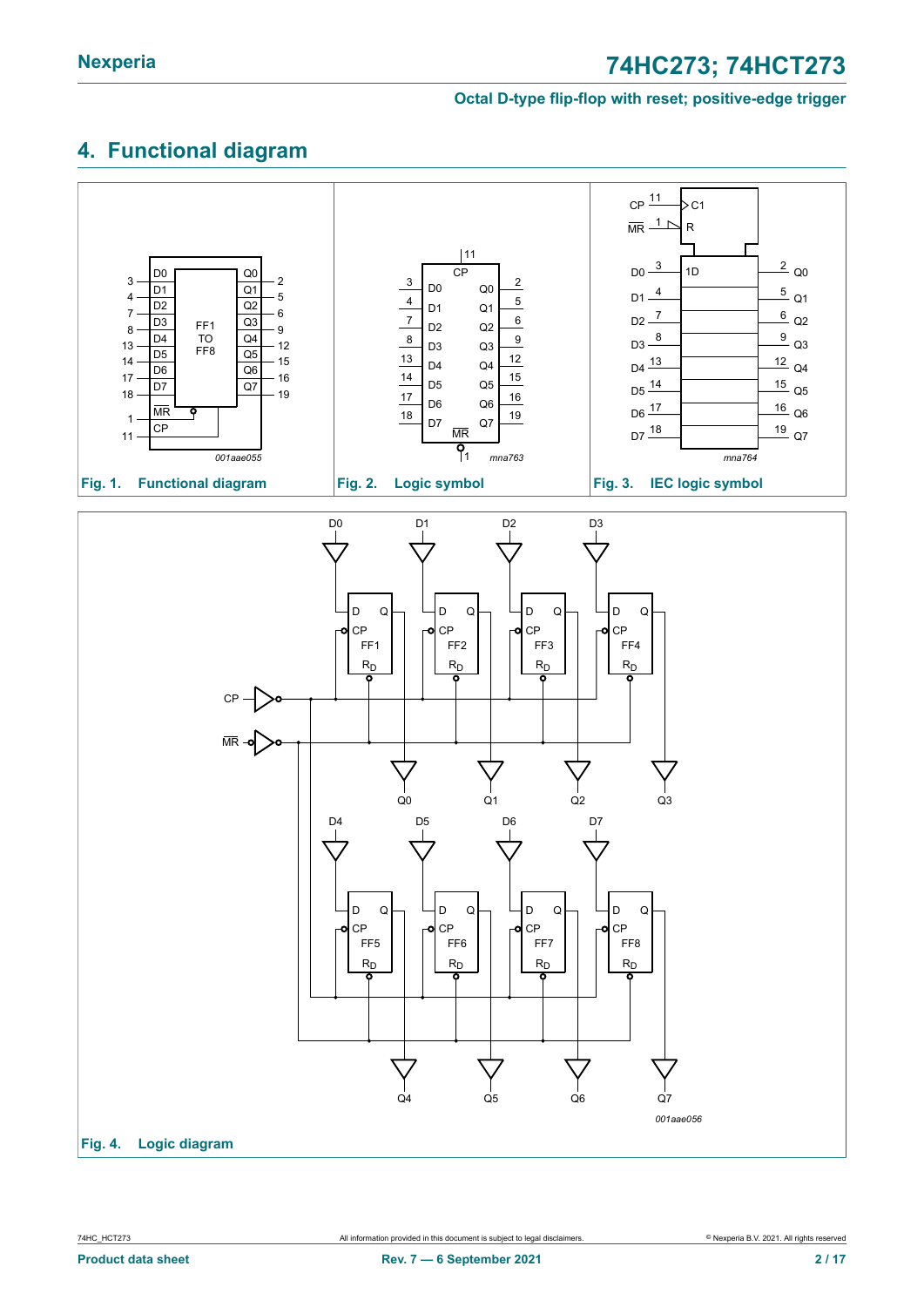# <span id="page-2-0"></span>**5. Pinning information**



# <span id="page-2-1"></span>**5.1. Pinning**

# <span id="page-2-2"></span>**5.2. Pin description**

| Symbol                         | Pin                                      | <b>Description</b>                        |
|--------------------------------|------------------------------------------|-------------------------------------------|
| <b>MR</b>                      |                                          | master reset input (active LOW)           |
| Q0, Q1, Q2, Q3, Q4, Q5, Q6, Q7 | $\vert 2, 5, 6, 9, 12, 15, 16, 19 \vert$ | flip-flop output                          |
| D0, D1, D2, D3, D4, D5, D6, D7 | 3, 4, 7, 8, 13, 14, 17, 18               | data input                                |
| <b>GND</b>                     | 10                                       | ground (0 V)                              |
| <b>CP</b>                      | 11                                       | clock input (LOW-to-HIGH, edge-triggered) |
| V <sub>CC</sub>                | 20                                       | supply voltage                            |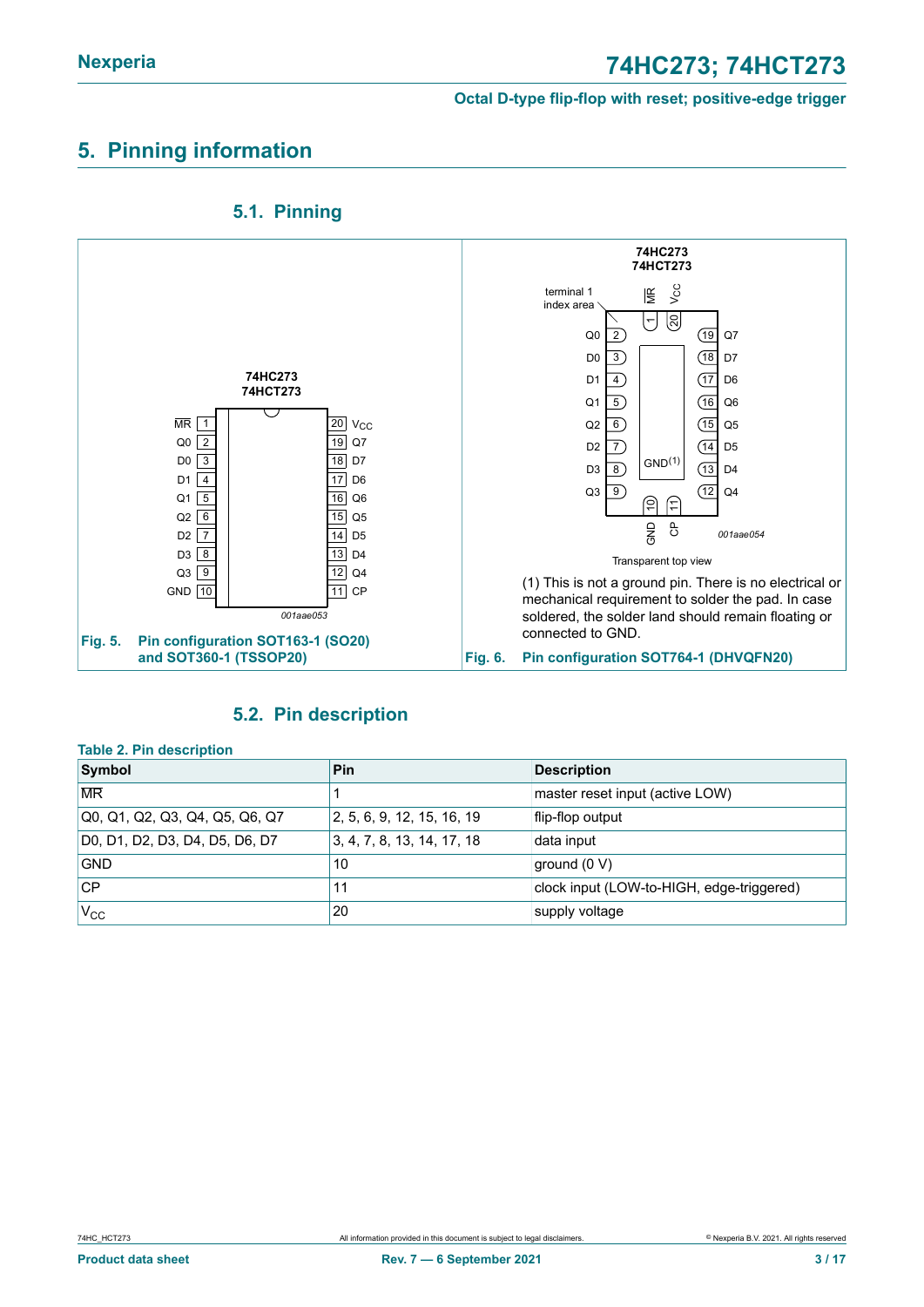# <span id="page-3-2"></span><span id="page-3-0"></span>**6. Functional description**

#### **Table 3. Function table**

*H = HIGH voltage level; h = HIGH voltage level one set-up time prior to the LOW-to-HIGH clock transition;*

*L = LOW voltage level; l = LOW voltage level one set-up time prior to the LOW-to-HIGH clock transition;*

*X = don't care; ↑ = LOW-to-HIGH clock transition.*

| <b>Operating modes</b> | Inputs    | <b>Outputs</b> |     |    |
|------------------------|-----------|----------------|-----|----|
|                        | <b>MR</b> | CP             | Dn. | Qn |
| reset (clear)          |           | ↗              | ↗   |    |
| load "1"               |           |                |     | Ħ  |
| load "0"               |           |                |     |    |

# <span id="page-3-3"></span>**7. Limiting values**

#### <span id="page-3-1"></span>**Table 4. Limiting values**

In accordance with the Absolute Maximum Rating System (IEC 60134). Voltages are referenced to GND (ground = 0 V)

| Symbol           | <b>Parameter</b>        | <b>Conditions</b>                                          |       | <b>Min</b>               | <b>Max</b>               | <b>Unit</b>   |
|------------------|-------------------------|------------------------------------------------------------|-------|--------------------------|--------------------------|---------------|
| $V_{CC}$         | supply voltage          |                                                            |       | $-0.5$                   | $+7$                     | v             |
| $I_{IK}$         | input clamping current  | $V_1$ < -0.5 V or $V_1$ > $V_{CC}$ + 0.5 V                 | $[1]$ |                          | ±20                      | mA            |
| $I_{OK}$         | output clamping current | $V_{\rm O}$ < -0.5 V or $V_{\rm O}$ > $V_{\rm CC}$ + 0.5 V | $[1]$ | $\overline{\phantom{0}}$ | ±20                      | mA            |
| $I_{\rm O}$      | output current          | $-0.5 V < VO < VCC + 0.5 V$                                |       |                          | ±25                      | mA            |
| $I_{\rm CC}$     | supply current          |                                                            |       |                          | 50                       | mA            |
| <b>I</b> GND     | ground current          |                                                            |       | -50                      | $\overline{\phantom{a}}$ | mA            |
| $T_{\text{stg}}$ | storage temperature     |                                                            |       | $-65$                    | $+150$                   | $^{\circ}C$   |
| $P_{\text{tot}}$ | total power dissipation | $T_{amb}$ = -40 °C to +125 °C                              | $[2]$ | $\overline{\phantom{a}}$ | 500                      | $\mathsf{mW}$ |

[1] The input and output voltage ratings may be exceeded if the input and output current ratings are observed.

[2] For SOT163-1 (SO20) package:  $\overline{P_{\text{tot}}}$  derates linearly with 12.3 mW/K above 109 °C.

For SOT360-1 (TSSOP20) package: Ptot derates linearly with 10.0 mW/K above 100 °C.

For SOT764-1 (DHVQFN20) package: P<sub>tot</sub> derates linearly with 12.9 mW/K above 111 °C.

# <span id="page-3-4"></span>**8. Recommended operating conditions**

#### **Table 5. Recommended operating conditions**

*Voltages are referenced to GND (ground = 0 V)*

| Symbol              | Parameter                           | <b>Conditions</b>    | 74HC273                  |                          |              | 74HCT273                 | Unit                     |                          |      |
|---------------------|-------------------------------------|----------------------|--------------------------|--------------------------|--------------|--------------------------|--------------------------|--------------------------|------|
|                     |                                     |                      | Min                      | <b>Typ</b>               | <b>Max</b>   | Min                      | <b>Typ</b>               | <b>Max</b>               |      |
| $V_{\rm CC}$        | supply voltage                      |                      | 2.0                      | 5.0                      | 6.0          | 4.5                      | 5.0                      | 5.5                      | ΙV   |
| $ V_1$              | input voltage                       |                      | 0                        | $\overline{\phantom{a}}$ | $V_{\rm CC}$ | 0                        | $\overline{\phantom{a}}$ | $V_{\rm CC}$             | ΙV   |
| 'V <sub>o</sub>     | output voltage                      |                      | 0                        | $\overline{\phantom{0}}$ | $V_{\rm CC}$ | 0                        | $\overline{\phantom{a}}$ | $V_{\rm CC}$             | ΙV   |
| $T_{amb}$           | ambient temperature                 |                      | $-40$                    | $\overline{\phantom{a}}$ | $+125$       | $-40$                    | $\overline{\phantom{a}}$ | $+125$                   | °С   |
| $\Delta t/\Delta V$ | input transition rise and fall rate | $V_{\rm CC}$ = 2.0 V | $\overline{\phantom{a}}$ | $\overline{\phantom{a}}$ | 625          | $\overline{\phantom{a}}$ | -                        | $\overline{\phantom{0}}$ | ns/V |
|                     |                                     | $V_{\rm CC}$ = 4.5 V | $\blacksquare$           | 1.67                     | 139          | $\blacksquare$           | 1.67                     | 139                      | ns/V |
|                     |                                     | $V_{CC}$ = 6.0 V     | $\overline{\phantom{a}}$ | $\overline{\phantom{a}}$ | 83           | $\overline{\phantom{a}}$ | $\overline{\phantom{a}}$ | -                        | ns/V |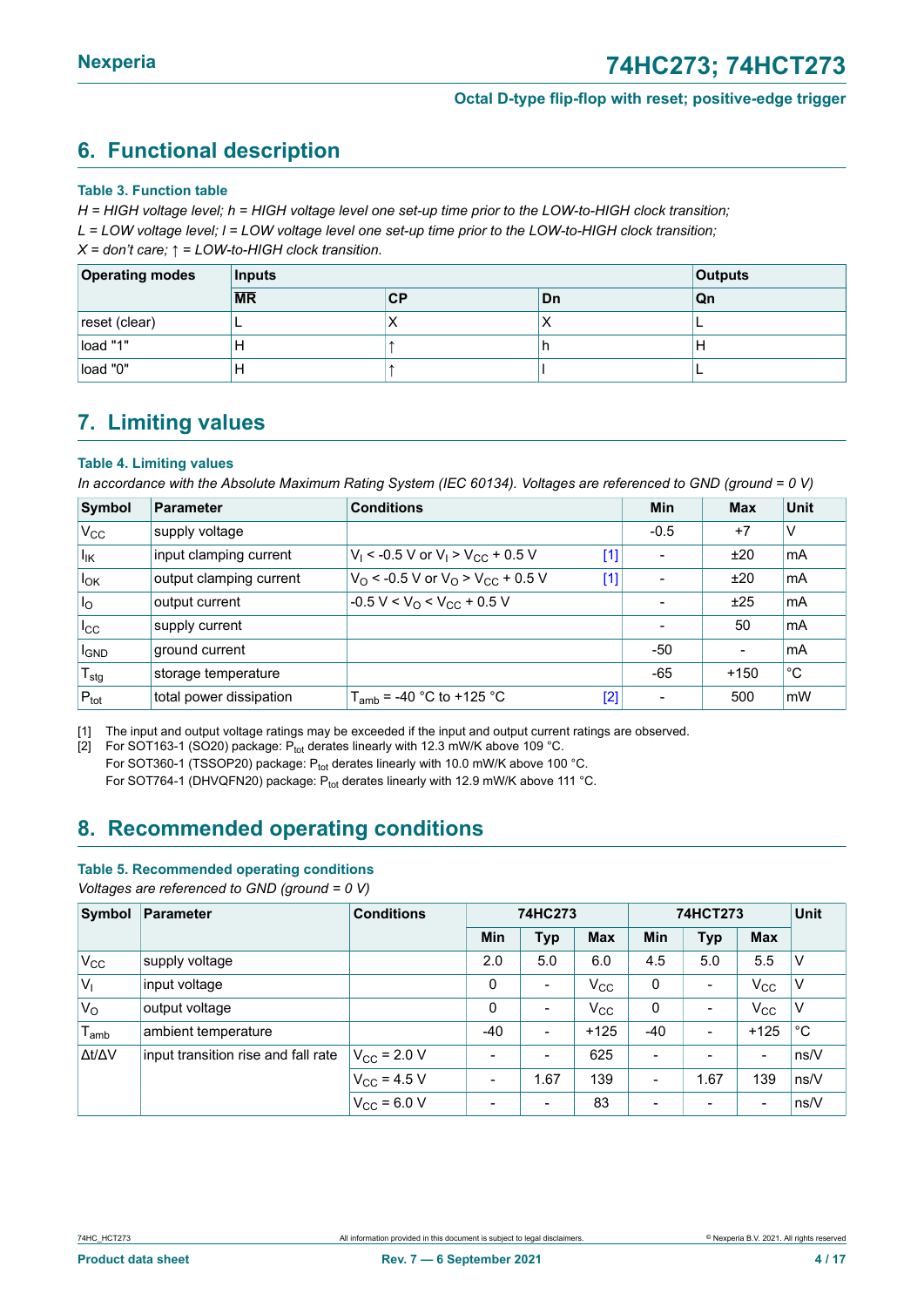# <span id="page-4-0"></span>**9. Static characteristics**

#### **Table 6. Static characteristics**

*At recommended operating conditions; voltages are referenced to GND (ground = 0 V).*

|                 | Symbol Parameter         | <b>Conditions</b>                                       | 25 °C                    |                |                          | -40 $^{\circ}$ C to +85 $^{\circ}$ C |                          | -40 °C to +125 °C Unit   |                          |        |
|-----------------|--------------------------|---------------------------------------------------------|--------------------------|----------------|--------------------------|--------------------------------------|--------------------------|--------------------------|--------------------------|--------|
|                 |                          |                                                         | <b>Min</b>               | <b>Typ</b>     | <b>Max</b>               | Min                                  | <b>Max</b>               | <b>Min</b>               | <b>Max</b>               |        |
| 74HC273         |                          |                                                         |                          |                |                          |                                      |                          |                          |                          |        |
| $V_{\text{IH}}$ | <b>HIGH-level</b>        | $V_{CC}$ = 2.0 V                                        | 1.5                      | 1.2            | $\blacksquare$           | 1.5                                  | $\overline{\phantom{a}}$ | 1.5                      | $\blacksquare$           | $\vee$ |
|                 | input voltage            | $V_{CC}$ = 4.5 V                                        | 3.15                     | 2.4            |                          | 3.15                                 |                          | 3.15                     |                          | $\vee$ |
|                 |                          | $V_{CC}$ = 6.0 V                                        | 4.2                      | 3.2            | $\overline{a}$           | 4.2                                  | $\overline{a}$           | 4.2                      | $\overline{a}$           | $\vee$ |
| $V_{IL}$        | LOW-level                | $V_{CC}$ = 2.0 V                                        | $\overline{\phantom{0}}$ | 0.8            | 0.5                      | $\blacksquare$                       | 0.5                      |                          | 0.5                      | $\vee$ |
|                 | input voltage            | $V_{CC}$ = 4.5 V                                        | $\overline{\phantom{a}}$ | 2.1            | 1.35                     | $\overline{\phantom{a}}$             | 1.35                     | $\blacksquare$           | 1.35                     | V      |
|                 |                          | $V_{CC}$ = 6.0 V                                        | $\overline{\phantom{a}}$ | 2.8            | 1.8                      | $\overline{\phantom{a}}$             | 1.8                      | $\overline{\phantom{a}}$ | 1.8                      | V      |
| V <sub>OH</sub> | <b>HIGH-level</b>        | $V_I = V_{IH}$ or $V_{IL}$                              |                          |                |                          |                                      |                          |                          |                          |        |
|                 | output voltage           | $I_{\Omega}$ = -20 µA; $V_{\text{CC}}$ = 2.0 V          | 1.9                      | 2.0            | $\blacksquare$           | 1.9                                  | $\blacksquare$           | 1.9                      | $\blacksquare$           | $\vee$ |
|                 |                          | $I_{\text{O}}$ = -20 µA; $V_{\text{CC}}$ = 4.5 V        | 4.4                      | 4.5            | $\blacksquare$           | 4.4                                  | $\overline{\phantom{0}}$ | 4.4                      | $\overline{\phantom{0}}$ | V      |
|                 |                          | $I_{\text{O}}$ = -20 µA; $V_{\text{CC}}$ = 6.0 V        | 5.9                      | 6.0            | $\overline{a}$           | 5.9                                  | $\overline{\phantom{0}}$ | 5.9                      |                          | $\vee$ |
|                 |                          | $I_{\Omega}$ = -4.0 mA; $V_{\text{CC}}$ = 4.5 V         | 3.98                     | 4.32           | $\blacksquare$           | 3.84                                 | $\overline{\phantom{0}}$ | 3.7                      | $\blacksquare$           | $\vee$ |
|                 |                          | $I_{\Omega}$ = -5.2 mA; $V_{\text{CC}}$ = 6.0 V         | 5.48                     | 5.81           | $\overline{\phantom{a}}$ | 5.34                                 | $\overline{\phantom{0}}$ | 5.2                      | $\blacksquare$           | V      |
| $V_{OL}$        | LOW-level                | $V_I = V_{IH}$ or $V_{IL}$                              |                          |                |                          |                                      |                          |                          |                          |        |
|                 | output voltage           | $I_{\Omega}$ = 20 µA; $V_{\text{CC}}$ = 2.0 V           | $\blacksquare$           | $\Omega$       | 0.1                      | $\blacksquare$                       | 0.1                      | $\blacksquare$           | 0.1                      | $\vee$ |
|                 |                          | $I_{\Omega}$ = 20 µA; $V_{\text{CC}}$ = 4.5 V           |                          | 0              | 0.1                      | $\overline{\phantom{a}}$             | 0.1                      |                          | 0.1                      | V      |
|                 |                          | $I_{\Omega}$ = 20 µA; $V_{CC}$ = 6.0 V                  | $\overline{a}$           | 0              | 0.1                      | $\blacksquare$                       | 0.1                      |                          | 0.1                      | $\vee$ |
|                 |                          | $IO$ = 4.0 mA; $VCC$ = 4.5 V                            | $\blacksquare$           | 0.15           | 0.26                     | $\blacksquare$                       | 0.33                     |                          | 0.4                      | V      |
|                 |                          | $I_{\text{O}}$ = 5.2 mA; $V_{\text{CC}}$ = 6.0 V        | $\blacksquare$           | 0.16           | 0.26                     | $\overline{a}$                       | 0.33                     | $\overline{a}$           | 0.4                      | $\vee$ |
| h               | input leakage<br>current | $V_1$ = $V_{CC}$ or GND; $V_{CC}$ = 6.0 V               |                          |                | ±0.1                     | $\frac{1}{2}$                        | ±1                       |                          | ±1                       | μA     |
| $I_{\rm CC}$    | supply current           | $V_1 = V_{CC}$ or GND; $I_Q = 0$ A;<br>$V_{CC}$ = 6.0 V | $\overline{a}$           | $\blacksquare$ | 8.0                      | $\overline{\phantom{a}}$             | 80                       |                          | 160                      | μA     |
| C <sub>1</sub>  | input<br>capacitance     |                                                         | $\overline{\phantom{a}}$ | 3.5            | $\overline{\phantom{a}}$ |                                      |                          |                          |                          | pF     |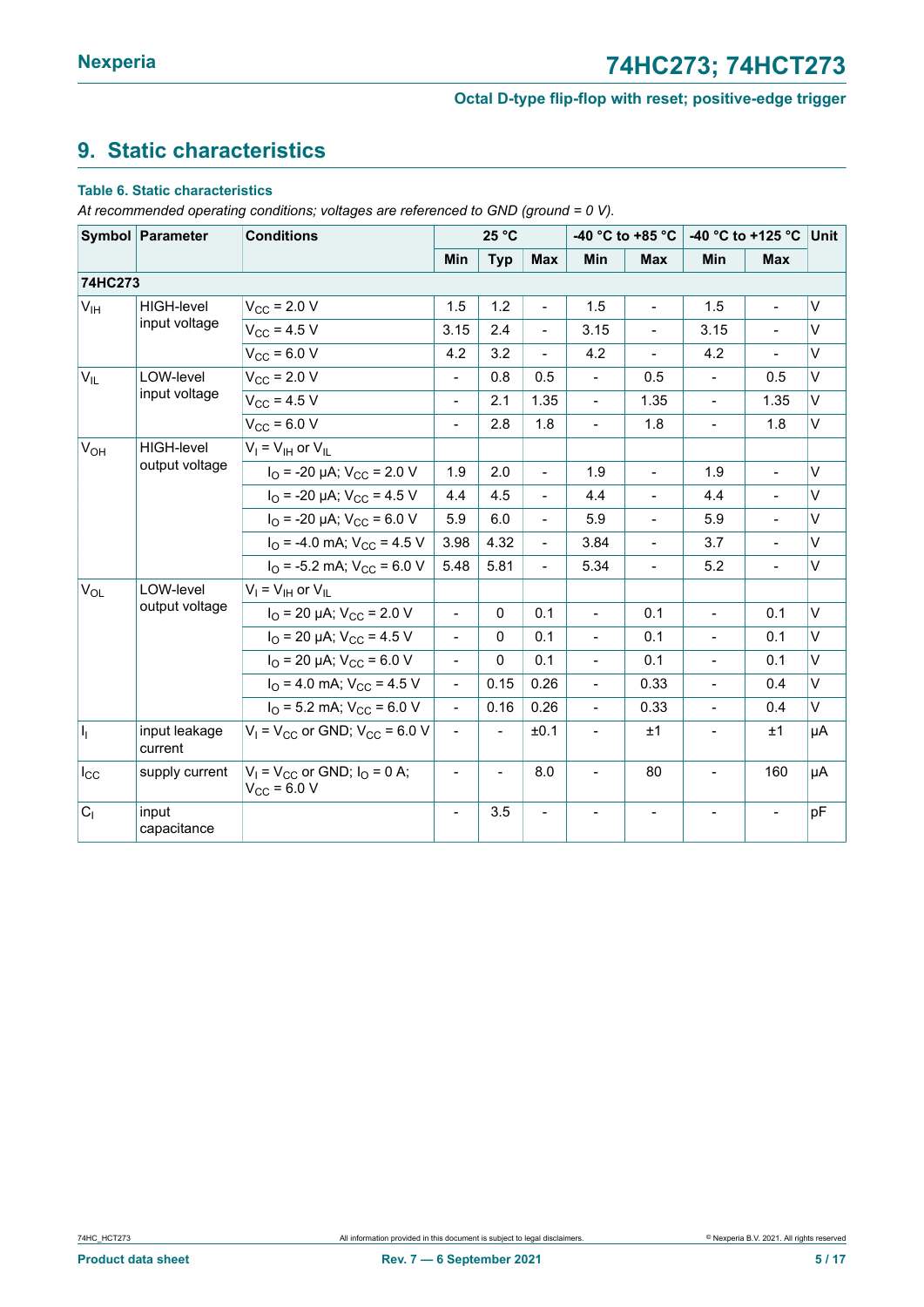|                       | Symbol Parameter                   | <b>Conditions</b>                                                                                                  |                          | 25 °C      |                | -40 °C to +85 °C $\vert$ |                          | -40 °C to +125 °C Unit |                          |        |
|-----------------------|------------------------------------|--------------------------------------------------------------------------------------------------------------------|--------------------------|------------|----------------|--------------------------|--------------------------|------------------------|--------------------------|--------|
|                       |                                    |                                                                                                                    | Min                      | <b>Typ</b> | Max            | Min                      | <b>Max</b>               | Min                    | <b>Max</b>               |        |
| 74HCT273              |                                    |                                                                                                                    |                          |            |                |                          |                          |                        |                          |        |
| V <sub>IH</sub>       | <b>HIGH-level</b><br>input voltage | $V_{CC}$ = 4.5 V to 5.5 V                                                                                          | 2.0                      | 1.6        |                | 2.0                      |                          | 2.0                    |                          | $\vee$ |
| $V_{IL}$              | LOW-level<br>input voltage         | $V_{CC}$ = 4.5 V to 5.5 V                                                                                          | $\overline{\phantom{0}}$ | 1.2        | 0.8            | $\blacksquare$           | 0.8                      | $\overline{a}$         | 0.8                      | V      |
| $ V_{OH} $            | <b>HIGH-level</b>                  | $V_1$ = $V_{1H}$ or $V_{1I}$ ; $V_{CC}$ = 4.5 V                                                                    |                          |            |                |                          |                          |                        |                          |        |
|                       | output voltage                     | $I_0 = -20 \mu A$                                                                                                  | 4.4                      | 4.5        | $\blacksquare$ | 4.4                      | $\overline{\phantom{0}}$ | 4.4                    | $\blacksquare$           | $\vee$ |
|                       |                                    | $I_{\Omega}$ = -4.0 mA                                                                                             | 3.98                     | 4.32       | $\blacksquare$ | 3.84                     | $\overline{\phantom{0}}$ | 3.7                    | $\overline{\phantom{0}}$ | V      |
| $V_{OL}$              | LOW-level                          | $V_1 = V_{1H}$ or $V_{1L}$ ; $V_{CC} = 4.5$ V                                                                      |                          |            |                |                          |                          |                        |                          |        |
|                       | output voltage                     | $I_{\Omega}$ = 20 µA; V <sub>CC</sub> = 4.5 V                                                                      | $\blacksquare$           | $\Omega$   | 0.1            | $\blacksquare$           | 0.1                      | $\blacksquare$         | 0.1                      | $\vee$ |
|                       |                                    | $I_{\Omega}$ = 5.2 mA; $V_{\text{CC}}$ = 5.5 V                                                                     | $\blacksquare$           | 0.15       | 0.26           | $\blacksquare$           | 0.33                     |                        | 0.4                      | V      |
| h                     | input leakage<br>current           | $V_1$ = $V_{CC}$ or GND; $V_{CC}$ = 5.5 V                                                                          |                          |            | ±0.1           | $\blacksquare$           | ±1                       |                        | ±1                       | μA     |
| $I_{\rm CC}$          | supply current                     | $V_1 = V_{CC}$ or GND; $I_Q = 0$ A;<br>$V_{CC}$ = 5.5 V                                                            |                          |            | 8.0            | $\blacksquare$           | 80                       |                        | 160                      | μA     |
| $ \Delta I_{\rm CC} $ | additional<br>supply current       | per input pin;<br>$V_1 = V_{CC} - 2.1 V$ ;<br>other inputs at V <sub>CC</sub> or GND;<br>$V_{CC}$ = 4.5 V to 5.5 V |                          |            |                |                          |                          |                        |                          |        |
|                       |                                    | MR input                                                                                                           |                          | 100        | 360            | $\blacksquare$           | 450                      |                        | 490                      | μA     |
|                       |                                    | CP input                                                                                                           |                          | 175        | 630            | $\blacksquare$           | 787.5                    |                        | 857.5                    | μA     |
|                       |                                    | Dn input                                                                                                           |                          | 15         | 54             | $\blacksquare$           | 67.5                     |                        | 73.5                     | μA     |
| $ C_1 $               | input<br>capacitance               |                                                                                                                    |                          | 3.5        |                |                          |                          |                        |                          | pF     |

# **Octal D-type flip-flop with reset; positive-edge trigger**

# <span id="page-5-0"></span>**10. Dynamic characteristics**

#### **Table 7. Dynamic characteristics**

*GND (ground = 0 V); C<sub>L</sub> = 50 pF unless otherwise specified; for test circuit, see [Fig. 10](#page-10-0)* 

|                   | Symbol Parameter     | <b>Conditions</b>                        | 25 °C                    |            |                          | -40 °C to +85 °C $\vert$ | -40 °C to +125 °C Unit |                          |                          |           |
|-------------------|----------------------|------------------------------------------|--------------------------|------------|--------------------------|--------------------------|------------------------|--------------------------|--------------------------|-----------|
|                   |                      |                                          | Min                      | <b>Typ</b> | Max                      | <b>Min</b>               | <b>Max</b>             | <b>Min</b>               | Max                      |           |
| 74HC273           |                      |                                          |                          |            |                          |                          |                        |                          |                          |           |
| $t_{\rm pd}$      | propagation          | CP to Qn; see Fig. 7<br>$[1]$            |                          |            |                          |                          |                        |                          |                          |           |
|                   | delay                | $V_{\rm CC}$ = 2.0 V                     |                          | 41         | 150                      | $\blacksquare$           | 185                    |                          | 225                      | <b>ns</b> |
|                   |                      | $V_{CC}$ = 4.5 V                         |                          | 15         | 30                       | $\overline{\phantom{0}}$ | 37                     |                          | 45                       | <b>ns</b> |
|                   |                      | $V_{CC}$ = 5.0 V; C <sub>L</sub> = 15 pF |                          | 15         | $\overline{\phantom{a}}$ | $\blacksquare$           |                        |                          | $\overline{\phantom{a}}$ | Ins       |
|                   |                      | $V_{CC}$ = 6.0 V                         |                          | 13         | 26                       | $\blacksquare$           | 31                     |                          | 38                       | <b>ns</b> |
| $ t_{\text{PHL}}$ | <b>HIGH to LOW</b>   | $\overline{\text{MR}}$ to Qn; see Fig. 8 |                          |            |                          |                          |                        |                          |                          |           |
|                   | propagation<br>delay | $V_{CC}$ = 2.0 V                         |                          | 44         | 150                      | $\blacksquare$           | 185                    | $\overline{\phantom{a}}$ | 225                      | lns       |
|                   |                      | $V_{\rm CC}$ = 4.5 V                     |                          | 16         | 30                       | $\blacksquare$           | 37                     |                          | 45                       | <b>ns</b> |
|                   |                      | $V_{CC}$ = 5.0 V; C <sub>L</sub> = 15 pF |                          | 15         | $\overline{\phantom{a}}$ | $\overline{\phantom{0}}$ |                        |                          | $\overline{\phantom{a}}$ | Ins       |
|                   |                      | $V_{CC}$ = 6.0 V                         | $\overline{\phantom{0}}$ | 14         | 26                       | $\overline{\phantom{a}}$ | 31                     | $\overline{\phantom{a}}$ | 38                       | <b>ns</b> |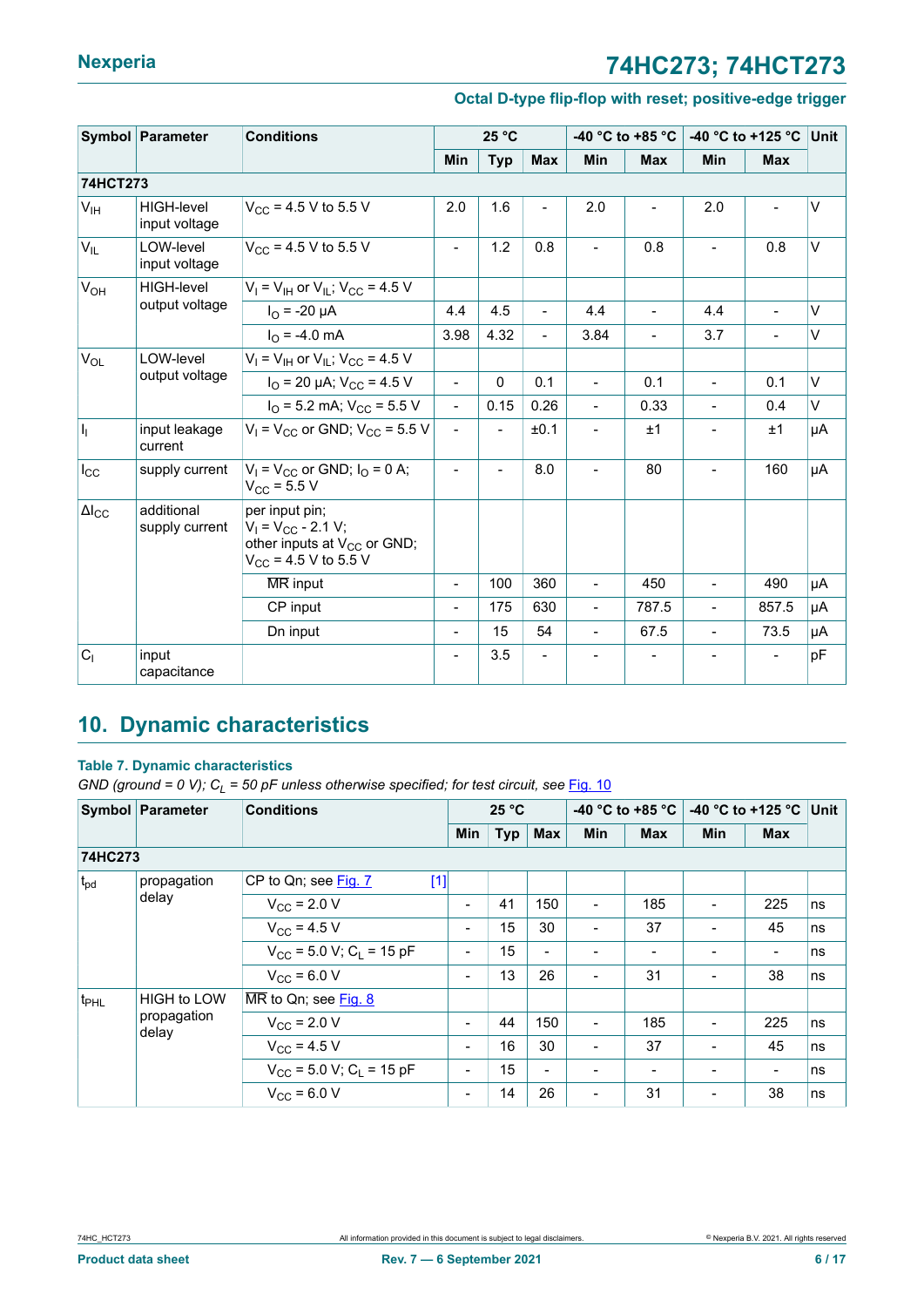|                  | Symbol Parameter                    | <b>Conditions</b>                                |                          | 25 °C          |                              |                          | -40 °C to +85 °C         | -40 °C to +125 °C Unit       |                              |            |
|------------------|-------------------------------------|--------------------------------------------------|--------------------------|----------------|------------------------------|--------------------------|--------------------------|------------------------------|------------------------------|------------|
|                  |                                     |                                                  | Min                      | <b>Typ</b>     | <b>Max</b>                   | Min                      | <b>Max</b>               | Min                          | <b>Max</b>                   |            |
| $ t_t $          | transition time                     | Qn output; see Fig. 7<br>$[2]$                   |                          |                |                              |                          |                          |                              |                              |            |
|                  |                                     | $V_{\text{CC}}$ = 2.0 V                          | $\overline{\phantom{a}}$ | 19             | 75                           | $\blacksquare$           | 95                       | $\qquad \qquad \blacksquare$ | 110                          | ns         |
|                  |                                     | $V_{CC}$ = 4.5 V                                 | $\overline{\phantom{a}}$ | $\overline{7}$ | 15                           | $\blacksquare$           | 19                       | $\overline{\phantom{0}}$     | 22                           | ns         |
|                  |                                     | $V_{\text{CC}}$ = 6.0 V                          | $\blacksquare$           | 6              | 13                           | $\blacksquare$           | 15                       | $\blacksquare$               | 19                           | ns         |
| $t_{W}$          | pulse width                         | CP input HIGH or LOW;<br>see Fig. 7              |                          |                |                              |                          |                          |                              |                              |            |
|                  |                                     | $V_{\text{CC}}$ = 2.0 V                          | 80                       | 14             | $\blacksquare$               | 100                      | $\frac{1}{2}$            | 120                          | $\overline{\phantom{a}}$     | ns         |
|                  |                                     | $V_{CC}$ = 4.5 V                                 | 16                       | 5              | $\blacksquare$               | 20                       |                          | 24                           | $\overline{a}$               | ns         |
|                  |                                     | $V_{CC}$ = 6.0 V                                 | 14                       | 4              |                              | 17                       |                          | 20                           |                              | ns         |
|                  |                                     | MR input LOW; see Fig. 8                         |                          |                |                              |                          |                          |                              |                              |            |
|                  |                                     | $V_{\rm CC}$ = 2.0 V                             | 60                       | 17             | $\frac{1}{2}$                | 75                       | $\blacksquare$           | 90                           | $\overline{a}$               | ns         |
|                  |                                     | $V_{CC}$ = 4.5 V                                 | 12                       | 6              | $\overline{a}$               | 15                       | $\blacksquare$           | 18                           | $\overline{\phantom{0}}$     | ns         |
|                  |                                     | $V_{\text{CC}}$ = 6.0 V                          | 10                       | 5              | $\overline{\phantom{0}}$     | 13                       | $\overline{\phantom{a}}$ | 15                           | $\frac{1}{2}$                | ns         |
| $t_{rec}$        | recovery time                       | MR to CP; see Fig. 8                             |                          |                |                              |                          |                          |                              |                              |            |
|                  |                                     | $V_{CC}$ = 2.0 V                                 | 50                       | -6             |                              | 65                       |                          | 75                           |                              | ns         |
|                  |                                     | $V_{CC}$ = 4.5 V                                 | 10                       | $-2$           | $\overline{a}$               | 13                       |                          | 15                           | $\frac{1}{2}$                | ns         |
|                  |                                     | $V_{CC}$ = 6.0 V                                 | 9                        | $-2$           | $\qquad \qquad \blacksquare$ | 11                       | $\blacksquare$           | 13                           | $\qquad \qquad \blacksquare$ | ns         |
| $t_{\rm su}$     | set-up time                         | Dn to CP; see Fig. 9                             |                          |                |                              |                          |                          |                              |                              |            |
|                  |                                     | $V_{CC}$ = 2.0 V                                 | 60                       | 11             | $\blacksquare$               | 75                       | $\overline{\phantom{a}}$ | 90                           | $\overline{\phantom{a}}$     | ns         |
|                  |                                     | $V_{\text{CC}}$ = 4.5 V                          | 12                       | 4              | $\overline{\phantom{0}}$     | 15                       |                          | 18                           |                              | ns         |
|                  |                                     | $V_{\text{CC}} = 6.0 V$                          | 10                       | 3              |                              | 13                       |                          | 15                           |                              | ns         |
| $ t_{h} $        | hold time                           | Dn to CP; see Fig. 9                             |                          |                |                              |                          |                          |                              |                              |            |
|                  |                                     | $V_{CC}$ = 2.0 V                                 | 3                        | -6             | $\overline{\phantom{0}}$     | 3                        | $\blacksquare$           | 3                            | $\overline{\phantom{0}}$     | ns         |
|                  |                                     | $V_{CC}$ = 4.5 V                                 | 3                        | $-2$           | $\qquad \qquad \blacksquare$ | 3                        | $\overline{\phantom{a}}$ | 3                            | $\frac{1}{2}$                | ns         |
|                  |                                     | $V_{CC}$ = 6.0 V                                 | 3                        | $-2$           | $\frac{1}{2}$                | 3                        | $\blacksquare$           | $\mathbf{3}$                 | $\frac{1}{2}$                | ns         |
| $f_{\text{max}}$ | maximum                             | CP input; see Fig. 7                             |                          |                |                              |                          |                          |                              |                              |            |
|                  | frequency                           | $V_{CC}$ = 2.0 V                                 | 6                        | 20.6           | $\qquad \qquad \blacksquare$ | 4.8                      | $\overline{\phantom{a}}$ | 4                            | $\blacksquare$               | <b>MHz</b> |
|                  |                                     | $V_{CC}$ = 4.5 V                                 | 30                       | 103            | $\blacksquare$               | 24                       | $\overline{\phantom{a}}$ | 20                           | $\frac{1}{2}$                | <b>MHz</b> |
|                  |                                     | $V_{CC}$ = 5.0 V; C <sub>L</sub> = 15 pF         | $\blacksquare$           | 66             | $\overline{a}$               | $\overline{\phantom{a}}$ |                          | $\blacksquare$               |                              | <b>MHz</b> |
|                  |                                     | $V_{CC}$ = 6.0 V                                 | 35                       | 122            | $\overline{\phantom{0}}$     | 28                       | $\blacksquare$           | 24                           | $\overline{\phantom{a}}$     | <b>MHz</b> |
| $C_{PD}$         | power<br>dissipation<br>capacitance | per package;<br>$[3]$<br>$V_1$ = GND to $V_{CC}$ | $\blacksquare$           | 20             | $\frac{1}{2}$                |                          |                          |                              | $\overline{a}$               | pF         |

# **Octal D-type flip-flop with reset; positive-edge trigger**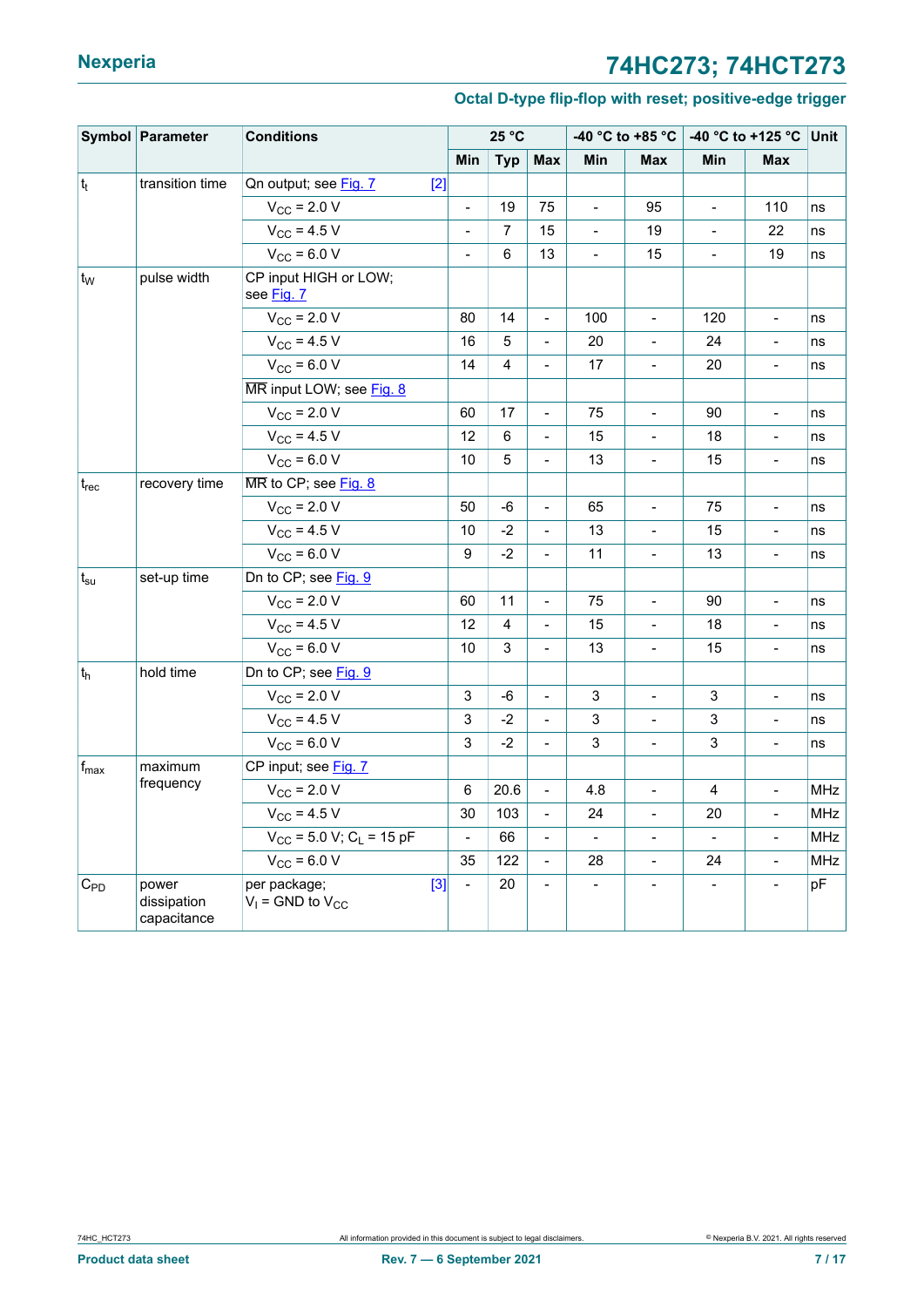<span id="page-7-0"></span>

| Symbol Parameter    |                                          | <b>Conditions</b>                                      |                | 25 °C          |                          | -40 °C to +85 °C             |                          | -40 °C to +125 °C Unit   |                              |            |
|---------------------|------------------------------------------|--------------------------------------------------------|----------------|----------------|--------------------------|------------------------------|--------------------------|--------------------------|------------------------------|------------|
|                     |                                          |                                                        | <b>Min</b>     | <b>Typ</b>     | <b>Max</b>               | Min                          | <b>Max</b>               | <b>Min</b>               | <b>Max</b>                   |            |
| 74HCT273            |                                          |                                                        |                |                |                          |                              |                          |                          |                              |            |
| $t_{\rm pd}$        | propagation                              | $[1]$<br>CP to Qn; see Fig. 7                          |                |                |                          |                              |                          |                          |                              |            |
|                     | delay                                    | $V_{\rm CC}$ = 4.5 V                                   |                | 16             | 30                       | $\overline{a}$               | 38                       |                          | 45                           | ns         |
|                     |                                          | $V_{CC}$ = 5.0 V; C <sub>1</sub> = 15 pF               | $\overline{a}$ | 15             |                          |                              |                          |                          | $\overline{a}$               | ns         |
| t <sub>PHL</sub>    | <b>HIGH to LOW</b>                       | $\overline{\text{MR}}$ to Qn; see Fig. 8               |                |                |                          |                              |                          |                          |                              |            |
|                     | propagation<br>delay                     | $V_{CC}$ = 4.5 V                                       | $\blacksquare$ | 23             | 34                       | $\frac{1}{2}$                | 43                       | $\overline{\phantom{a}}$ | 51                           | ns         |
|                     | $V_{CC}$ = 5.0 V; C <sub>1</sub> = 15 pF | $\overline{\phantom{0}}$                               | 20             |                | $\overline{\phantom{a}}$ | $\blacksquare$               |                          | $\overline{\phantom{0}}$ | ns                           |            |
| $ t_t $             | transition time                          | [2]<br>Qn output; see Fig. 7                           |                |                |                          |                              |                          |                          |                              |            |
|                     |                                          | $V_{\rm CC}$ = 4.5 V                                   | $\overline{a}$ | $\overline{7}$ | 15                       | $\overline{a}$               | 19                       | $\overline{a}$           | 22                           | ns         |
| $t_{\rm W}$         | pulse width                              | CP input; see Fig. 7                                   |                |                |                          |                              |                          |                          |                              |            |
|                     |                                          | $V_{CC}$ = 4.5 V                                       | 16             | 9              | $\blacksquare$           | 20                           | $\blacksquare$           | 24                       | $\overline{\phantom{a}}$     | ns         |
|                     |                                          | MR input LOW; see Fig. 8                               |                |                |                          |                              |                          |                          |                              |            |
|                     |                                          | $V_{\text{CC}}$ = 4.5 V                                | 16             | 8              |                          | 20                           | $\overline{a}$           | 24                       | $\overline{a}$               | ns         |
| $t_{rec}$           | recovery time                            | $\overline{\text{MR}}$ to CP; see Fig. 8               |                |                |                          |                              |                          |                          |                              |            |
|                     |                                          | $V_{CC}$ = 4.5 V                                       | 10             | $-2$           | $\overline{a}$           | 13                           | $\blacksquare$           | 15                       | $\overline{\phantom{0}}$     | ns         |
| $t_{\rm su}$        | set-up time                              | Dn to CP; see Fig. 9                                   |                |                |                          |                              |                          |                          |                              |            |
|                     |                                          | $V_{\rm CC}$ = 4.5 V                                   | 12             | 5              | $\blacksquare$           | 15                           | $\overline{\phantom{a}}$ | 18                       | $\qquad \qquad \blacksquare$ | ns         |
| t <sub>h</sub>      | hold time                                | Dn to CP; see Fig. 9                                   |                |                |                          |                              |                          |                          |                              |            |
|                     |                                          | $V_{CC}$ = 4.5 V                                       | 3              | $-4$           |                          | 3                            | $\overline{\phantom{a}}$ | 3                        | $\overline{\phantom{0}}$     | ns         |
| $f_{\text{max}}$    | maximum                                  | CP input; see Fig. 7                                   |                |                |                          |                              |                          |                          |                              |            |
|                     | frequency                                | $V_{CC}$ = 4.5 V                                       | 30             | 56             | $\overline{a}$           | 24                           | $\blacksquare$           | 20                       | $\overline{a}$               | <b>MHz</b> |
|                     |                                          | $V_{CC}$ = 5.0 V; C <sub>1</sub> = 15 pF               | $\blacksquare$ | 36             | $\blacksquare$           | $\overline{\phantom{a}}$     | $\overline{\phantom{a}}$ | $\overline{\phantom{a}}$ | $\frac{1}{2}$                | <b>MHz</b> |
| $ C_{\mathsf{PD}} $ | power<br>dissipation<br>capacitance      | [3]<br>per package;<br>$V_1$ = GND to $V_{CC}$ - 1.5 V | $\blacksquare$ | 23             | $\overline{\phantom{a}}$ | $\qquad \qquad \blacksquare$ | $\blacksquare$           | $\blacksquare$           | $\qquad \qquad \blacksquare$ | pF         |

## **Octal D-type flip-flop with reset; positive-edge trigger**

[1]  $\;$  t<sub>pd</sub> is the same as t<sub>PHL</sub> and t<sub>PLH</sub>.

[2]  $t_t$  is the same as  $t_{\text{THL}}$  and  $t_{\text{TLH}}$ .

[3]  $\,$  C<sub>PD</sub> is used to determine the dynamic power dissipation (P<sub>D</sub> in μW).

 $P_D$  = C<sub>PD</sub> x V<sub>CC</sub> <sup>2</sup> x f<sub>i</sub> + Σ (C<sub>L</sub> x V<sub>CC</sub> <sup>2</sup> x f<sub>o</sub>) where:

fi = input frequency in MHz;

 $f_0$  = output frequency in MHz;

 $\Sigma$  (C<sub>L</sub> x V<sub>CC</sub> <sup>2</sup> x f<sub>o</sub>) = sum of outputs;

 $C_{L}$  = output load capacitance in pF;

 $V_{CC}$  = supply voltage in V.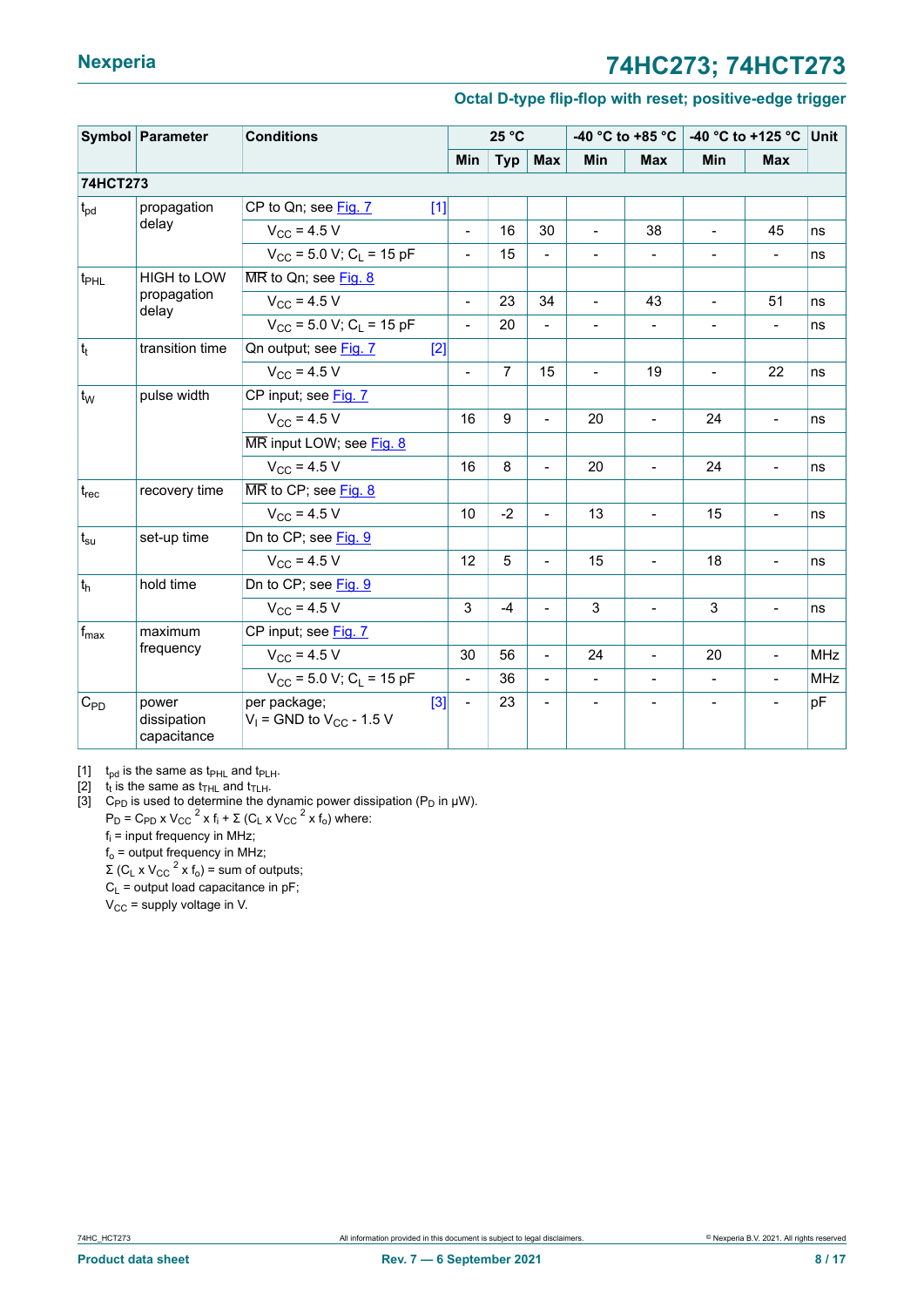<span id="page-8-0"></span>

# <span id="page-8-2"></span>**10.1. Waveforms and test circuit**

**Fig. 7. Propagation delay clock input (CP) to output (Qn), clock (CP) pulse width, output transition time and the maximum clock pulse frequency**

<span id="page-8-1"></span>

**Fig. 8. Propagation delay master reset (MR) to output (Qn), pulse width master reset (MR) and recovery time master reset (MR) to clock (CP)**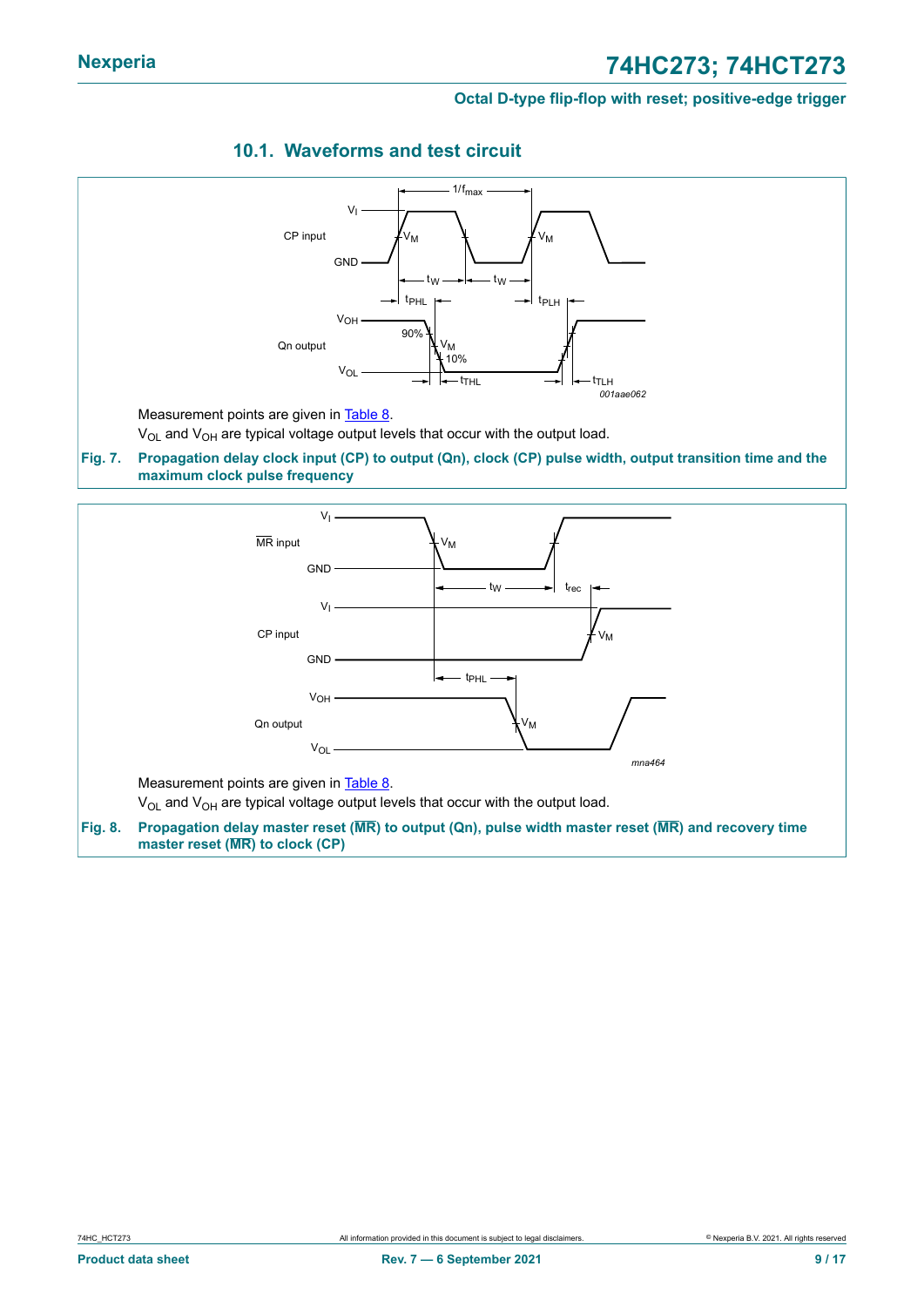# **Octal D-type flip-flop with reset; positive-edge trigger**

<span id="page-9-0"></span>

Measurement points are given in [Table](#page-9-1) 8.

<span id="page-9-1"></span>The shaded areas indicate when the input is permitted to change for predictable output performance. V<sub>OL</sub> and V<sub>OH</sub> are typical voltage output levels that occur with the output load.

#### **Fig. 9. Data set-up and hold times data input (Dn)**

#### **Table 8. Measurement points**

| <b>Type</b> | Input        | <b>Output</b> |             |
|-------------|--------------|---------------|-------------|
|             | V            | $V_{M}$       | $V_{M}$     |
| 74HC273     | $V_{\rm CC}$ | $0.5V_{CC}$   | $0.5V_{CC}$ |
| 74HCT273    | 3V           | 1.3V          | 1.3V        |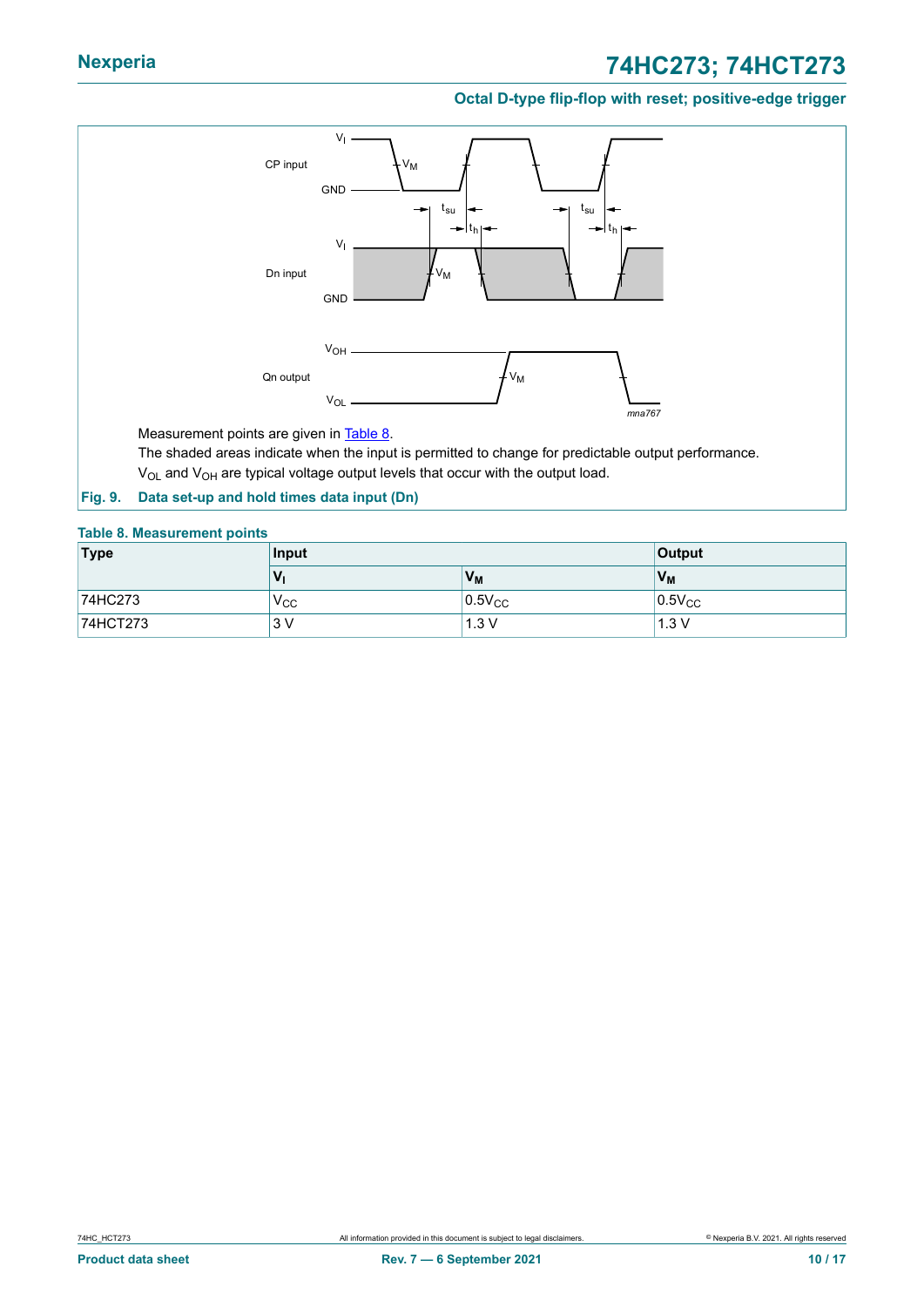# **Octal D-type flip-flop with reset; positive-edge trigger**

<span id="page-10-0"></span>

#### <span id="page-10-1"></span>**Table 9. Test data**

| Type     | Input        |                                   | Load         |                           | S1 position       |
|----------|--------------|-----------------------------------|--------------|---------------------------|-------------------|
|          | V.           | ∣ t <sub>r</sub> , t <sub>t</sub> | ັບ∟          | $\mathsf{R}_{\mathsf{L}}$ | <b>IPHL, IPLH</b> |
| '74HC273 | $V_{\rm CC}$ | 6 ns                              | 15 pF, 50 pF | 1 k $\Omega$              | open              |
| 74HCT273 | 3V           | 6 ns                              | 15 pF, 50 pF | 1 k $\Omega$              | open              |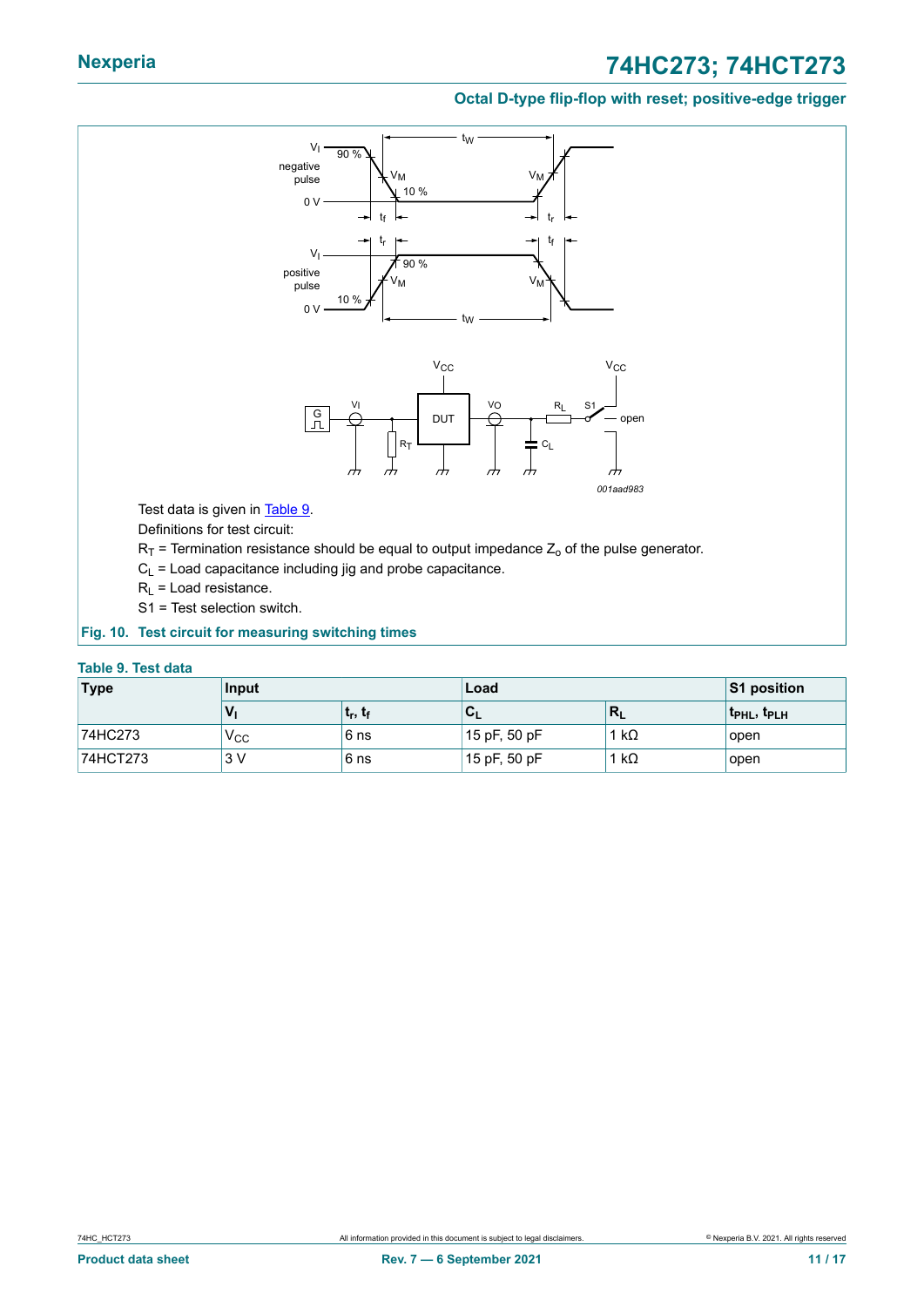# <span id="page-11-0"></span>**11. Package outline**



#### **Fig. 11. Package outline SOT163-1 (SO20)**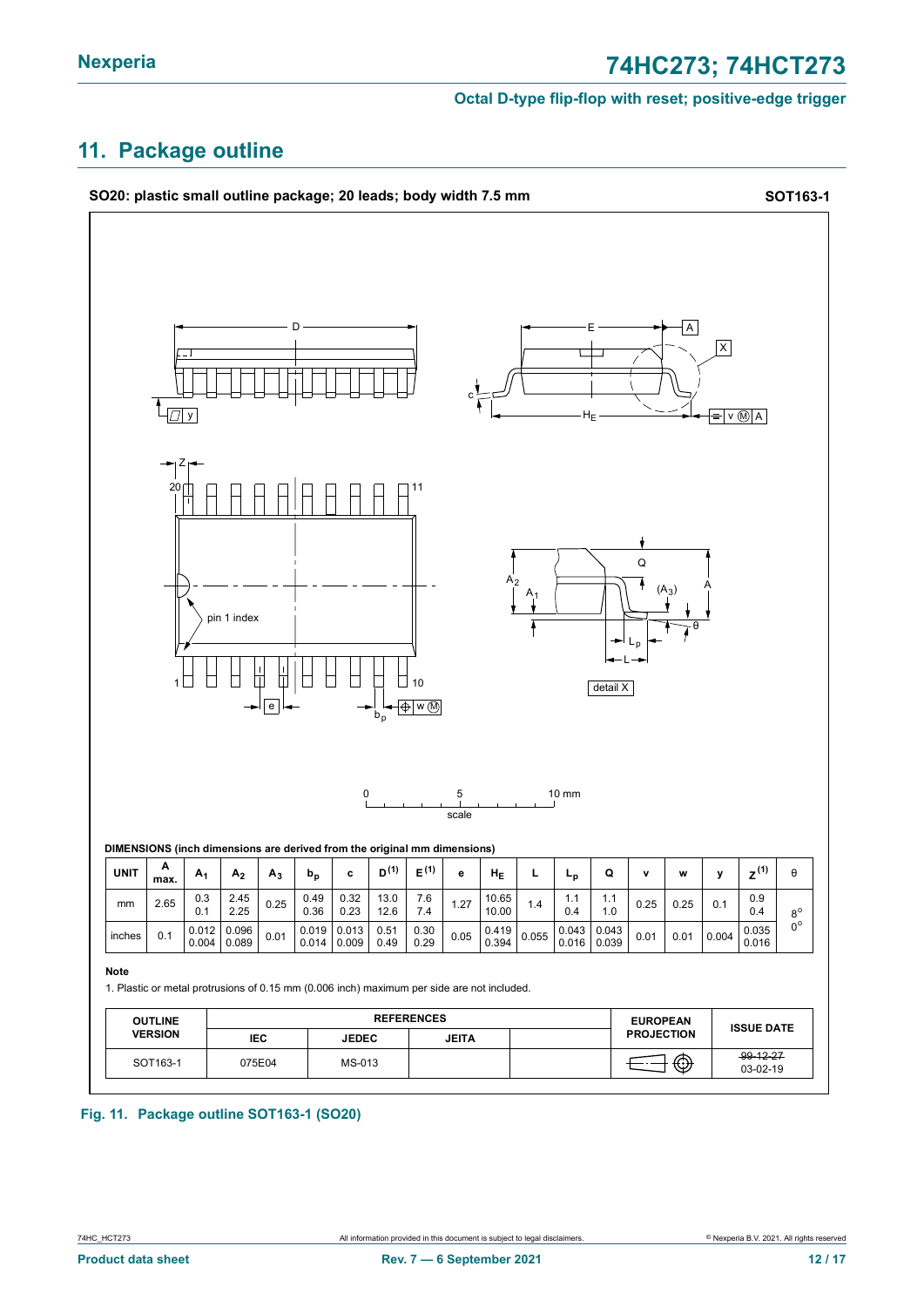# **Octal D-type flip-flop with reset; positive-edge trigger**



**Fig. 12. Package outline SOT360-1 (TSSOP20)**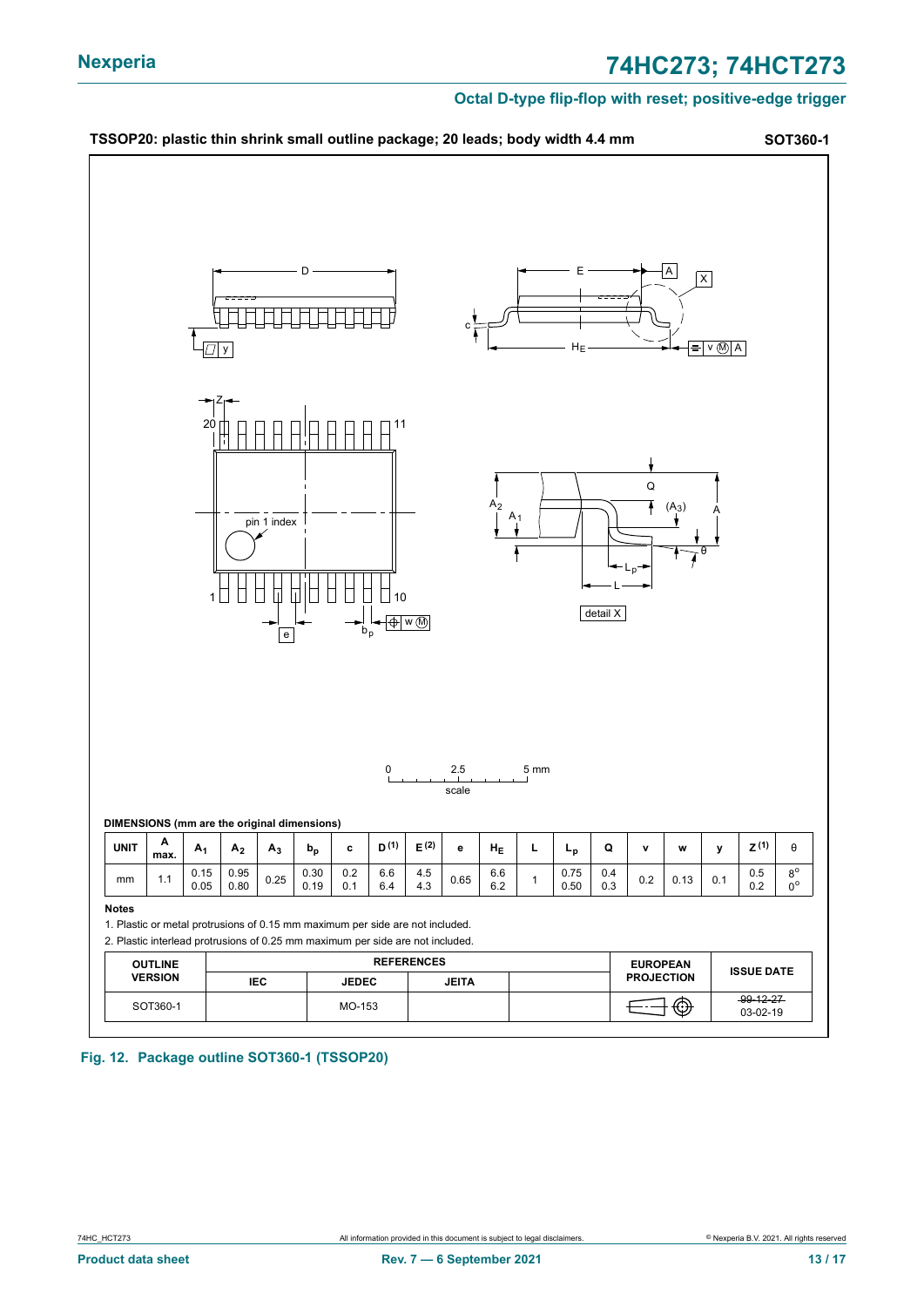## **Octal D-type flip-flop with reset; positive-edge trigger**



**Fig. 13. Package outline SOT764-1 (DHVQFN20)**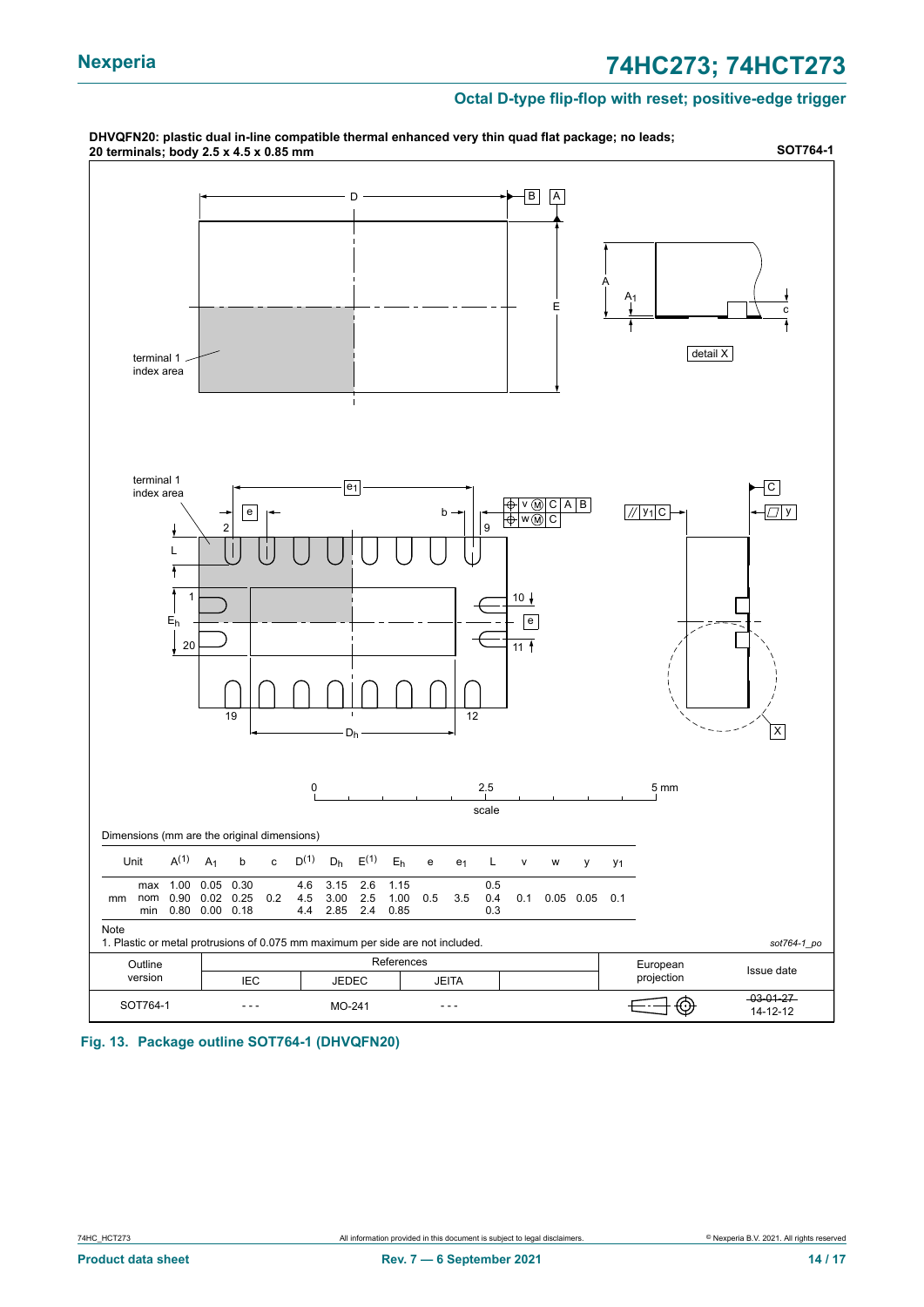# <span id="page-14-0"></span>**12. Abbreviations**

| Acronym     | <b>Description</b>                      |
|-------------|-----------------------------------------|
| <b>CMOS</b> | Complementary Metal-Oxide Semiconductor |
| <b>DUT</b>  | Device Under Test                       |
| <b>ESD</b>  | ElectroStatic Discharge                 |
| <b>HBM</b>  | Human Body Model                        |
| <b>MM</b>   | Machine Model                           |
| <b>TTL</b>  | Transistor-Transistor Logic             |

# <span id="page-14-1"></span>**13. Revision history**

| <b>Table 11. Revision history</b> |                                                                                                                                                                                                         |                          |                      |                     |  |
|-----------------------------------|---------------------------------------------------------------------------------------------------------------------------------------------------------------------------------------------------------|--------------------------|----------------------|---------------------|--|
| <b>Document ID</b>                | <b>Release date</b>                                                                                                                                                                                     | Data sheet status        | <b>Change notice</b> | <b>Supersedes</b>   |  |
| 74HC HCT273 v.7                   | 20210906                                                                                                                                                                                                | Product data sheet       |                      | 74HC HCT273 v.6     |  |
| Modifications:                    | Types 74HC273DB and 74HCT273DB (SOT339-1) removed.                                                                                                                                                      |                          |                      |                     |  |
| 74HC_HCT273 v.6                   | 20200903                                                                                                                                                                                                | Product data sheet       |                      | 74HC HCT273 v.5     |  |
| Modifications:                    | The format of this data sheet has been redesigned to comply with the identity guidelines of<br>Nexperia.                                                                                                |                          |                      |                     |  |
|                                   | Legal texts have been adapted to the new company name where appropriate.                                                                                                                                |                          |                      |                     |  |
|                                   | Section 2 updated.                                                                                                                                                                                      |                          |                      |                     |  |
|                                   | Table 4: Derating values for $P_{\text{tot}}$ total power dissipation have been updated.                                                                                                                |                          |                      |                     |  |
| 74HC_HCT273 v.5                   | 20160226                                                                                                                                                                                                | Product data sheet       |                      | 74HC HCT273 v.4     |  |
| Modifications:                    | Type numbers 74HC273N and 74HCT273N (SOT146-1) removed.                                                                                                                                                 |                          |                      |                     |  |
| 74HC HCT273 v.4                   | 20130610                                                                                                                                                                                                | Product data sheet       |                      | 74HC HCT273 v.3     |  |
| Modifications:                    | The format of this data sheet has been redesigned to comply with the new identity<br>٠<br>guidelines of NXP Semiconductors.<br>Legal texts have been adapted to the new company name where appropriate. |                          |                      |                     |  |
| 74HC HCT273 v.3                   | 20060124                                                                                                                                                                                                | Product data sheet       |                      | 74HC HCT273 CNV v.2 |  |
| 74HC HCT273 CNV v.2               | 19970827                                                                                                                                                                                                | Product specification  - |                      |                     |  |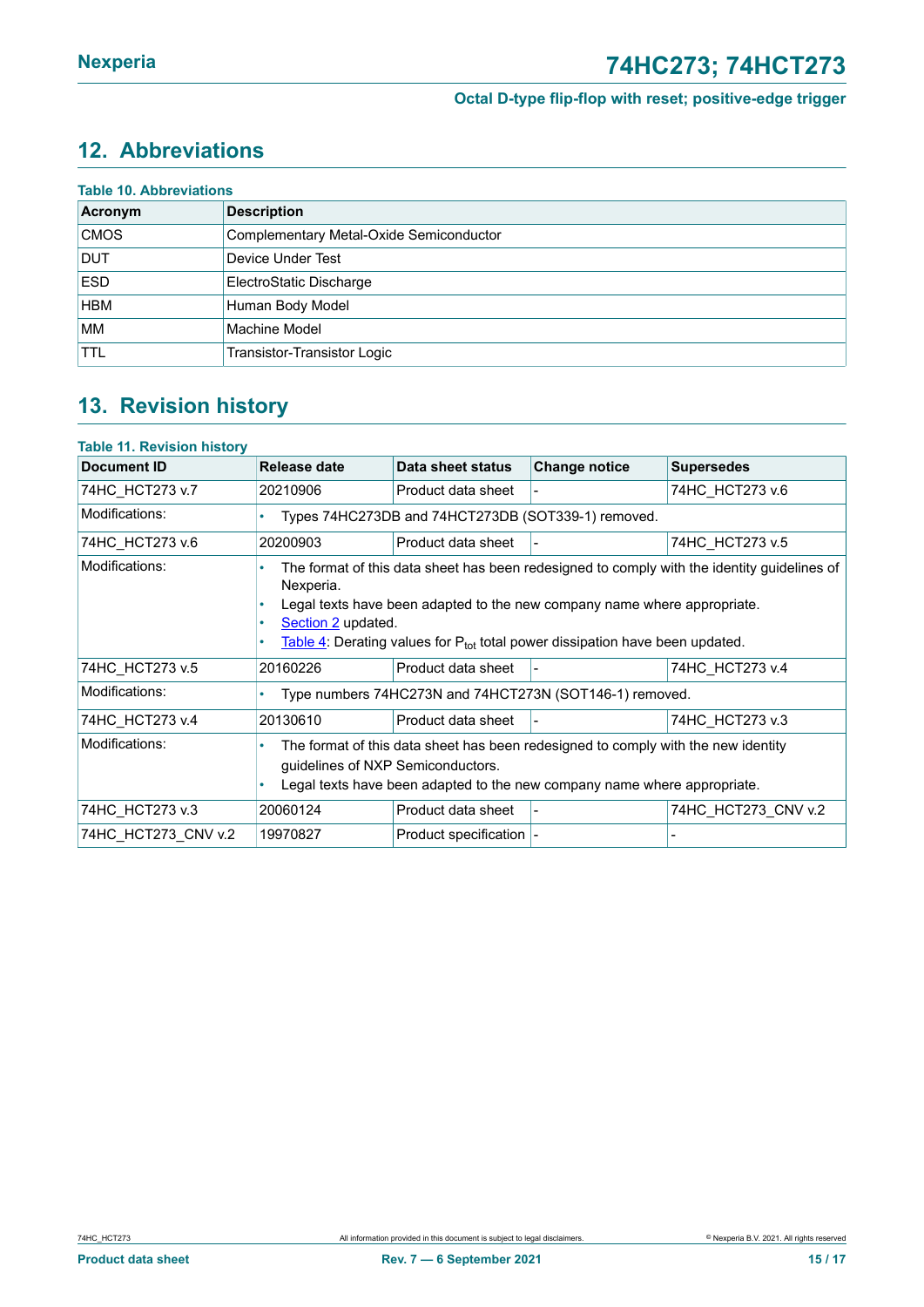# <span id="page-15-0"></span>**14. Legal information**

#### **Data sheet status**

| <b>Document status</b><br>$[1]$ [2] | <b>Product</b><br>status [3] | <b>Definition</b>                                                                           |
|-------------------------------------|------------------------------|---------------------------------------------------------------------------------------------|
| Objective [short]<br>data sheet     | Development                  | This document contains data from<br>the objective specification for<br>product development. |
| Preliminary [short]<br>data sheet   | Qualification                | This document contains data from<br>the preliminary specification.                          |
| Product [short]<br>data sheet       | Production                   | This document contains the product<br>specification.                                        |

[1] Please consult the most recently issued document before initiating or completing a design.

- The term 'short data sheet' is explained in section "Definitions"
- [3] The product status of device(s) described in this document may have changed since this document was published and may differ in case of multiple devices. The latest product status information is available on the internet at [https://www.nexperia.com.](https://www.nexperia.com)

#### **Definitions**

**Draft** — The document is a draft version only. The content is still under internal review and subject to formal approval, which may result in modifications or additions. Nexperia does not give any representations or warranties as to the accuracy or completeness of information included herein and shall have no liability for the consequences of use of such information.

**Short data sheet** — A short data sheet is an extract from a full data sheet with the same product type number(s) and title. A short data sheet is intended for quick reference only and should not be relied upon to contain detailed and full information. For detailed and full information see the relevant full data sheet, which is available on request via the local Nexperia sales office. In case of any inconsistency or conflict with the short data sheet, the full data sheet shall prevail.

**Product specification** — The information and data provided in a Product data sheet shall define the specification of the product as agreed between Nexperia and its customer, unless Nexperia and customer have explicitly agreed otherwise in writing. In no event however, shall an agreement be valid in which the Nexperia product is deemed to offer functions and qualities beyond those described in the Product data sheet.

#### **Disclaimers**

**Limited warranty and liability** — Information in this document is believed to be accurate and reliable. However, Nexperia does not give any representations or warranties, expressed or implied, as to the accuracy or completeness of such information and shall have no liability for the consequences of use of such information. Nexperia takes no responsibility for the content in this document if provided by an information source outside of Nexperia.

In no event shall Nexperia be liable for any indirect, incidental, punitive, special or consequential damages (including - without limitation - lost profits, lost savings, business interruption, costs related to the removal or replacement of any products or rework charges) whether or not such damages are based on tort (including negligence), warranty, breach of contract or any other legal theory.

Notwithstanding any damages that customer might incur for any reason whatsoever, Nexperia's aggregate and cumulative liability towards customer for the products described herein shall be limited in accordance with the Terms and conditions of commercial sale of Nexperia.

**Right to make changes** — Nexperia reserves the right to make changes to information published in this document, including without limitation specifications and product descriptions, at any time and without notice. This document supersedes and replaces all information supplied prior to the publication hereof

**Suitability for use** — Nexperia products are not designed, authorized or warranted to be suitable for use in life support, life-critical or safety-critical systems or equipment, nor in applications where failure or malfunction of an Nexperia product can reasonably be expected to result in personal

#### **Octal D-type flip-flop with reset; positive-edge trigger**

injury, death or severe property or environmental damage. Nexperia and its suppliers accept no liability for inclusion and/or use of Nexperia products in such equipment or applications and therefore such inclusion and/or use is at the customer's own risk.

**Quick reference data** — The Quick reference data is an extract of the product data given in the Limiting values and Characteristics sections of this document, and as such is not complete, exhaustive or legally binding.

**Applications** — Applications that are described herein for any of these products are for illustrative purposes only. Nexperia makes no representation or warranty that such applications will be suitable for the specified use without further testing or modification.

Customers are responsible for the design and operation of their applications and products using Nexperia products, and Nexperia accepts no liability for any assistance with applications or customer product design. It is customer's sole responsibility to determine whether the Nexperia product is suitable and fit for the customer's applications and products planned, as well as for the planned application and use of customer's third party customer(s). Customers should provide appropriate design and operating safeguards to minimize the risks associated with their applications and products.

Nexperia does not accept any liability related to any default, damage, costs or problem which is based on any weakness or default in the customer's applications or products, or the application or use by customer's third party customer(s). Customer is responsible for doing all necessary testing for the customer's applications and products using Nexperia products in order to avoid a default of the applications and the products or of the application or use by customer's third party customer(s). Nexperia does not accept any liability in this respect.

**Limiting values** — Stress above one or more limiting values (as defined in the Absolute Maximum Ratings System of IEC 60134) will cause permanent damage to the device. Limiting values are stress ratings only and (proper) operation of the device at these or any other conditions above those given in the Recommended operating conditions section (if present) or the Characteristics sections of this document is not warranted. Constant or repeated exposure to limiting values will permanently and irreversibly affect the quality and reliability of the device.

**Terms and conditions of commercial sale** — Nexperia products are sold subject to the general terms and conditions of commercial sale, as published at [http://www.nexperia.com/profile/terms,](http://www.nexperia.com/profile/terms) unless otherwise agreed in a valid written individual agreement. In case an individual agreement is concluded only the terms and conditions of the respective agreement shall apply. Nexperia hereby expressly objects to applying the customer's general terms and conditions with regard to the purchase of Nexperia products by customer.

**No offer to sell or license** — Nothing in this document may be interpreted or construed as an offer to sell products that is open for acceptance or the grant, conveyance or implication of any license under any copyrights, patents or other industrial or intellectual property rights.

**Export control** — This document as well as the item(s) described herein may be subject to export control regulations. Export might require a prior authorization from competent authorities.

**Non-automotive qualified products** — Unless this data sheet expressly states that this specific Nexperia product is automotive qualified, the product is not suitable for automotive use. It is neither qualified nor tested in accordance with automotive testing or application requirements. Nexperia accepts no liability for inclusion and/or use of non-automotive qualified products in automotive equipment or applications.

In the event that customer uses the product for design-in and use in automotive applications to automotive specifications and standards, customer (a) shall use the product without Nexperia's warranty of the product for such automotive applications, use and specifications, and (b) whenever customer uses the product for automotive applications beyond Nexperia's specifications such use shall be solely at customer's own risk, and (c) customer fully indemnifies Nexperia for any liability, damages or failed product claims resulting from customer design and use of the product for automotive applications beyond Nexperia's standard warranty and Nexperia's product specifications.

**Translations** — A non-English (translated) version of a document is for reference only. The English version shall prevail in case of any discrepancy between the translated and English versions.

#### **Trademarks**

Notice: All referenced brands, product names, service names and trademarks are the property of their respective owners.